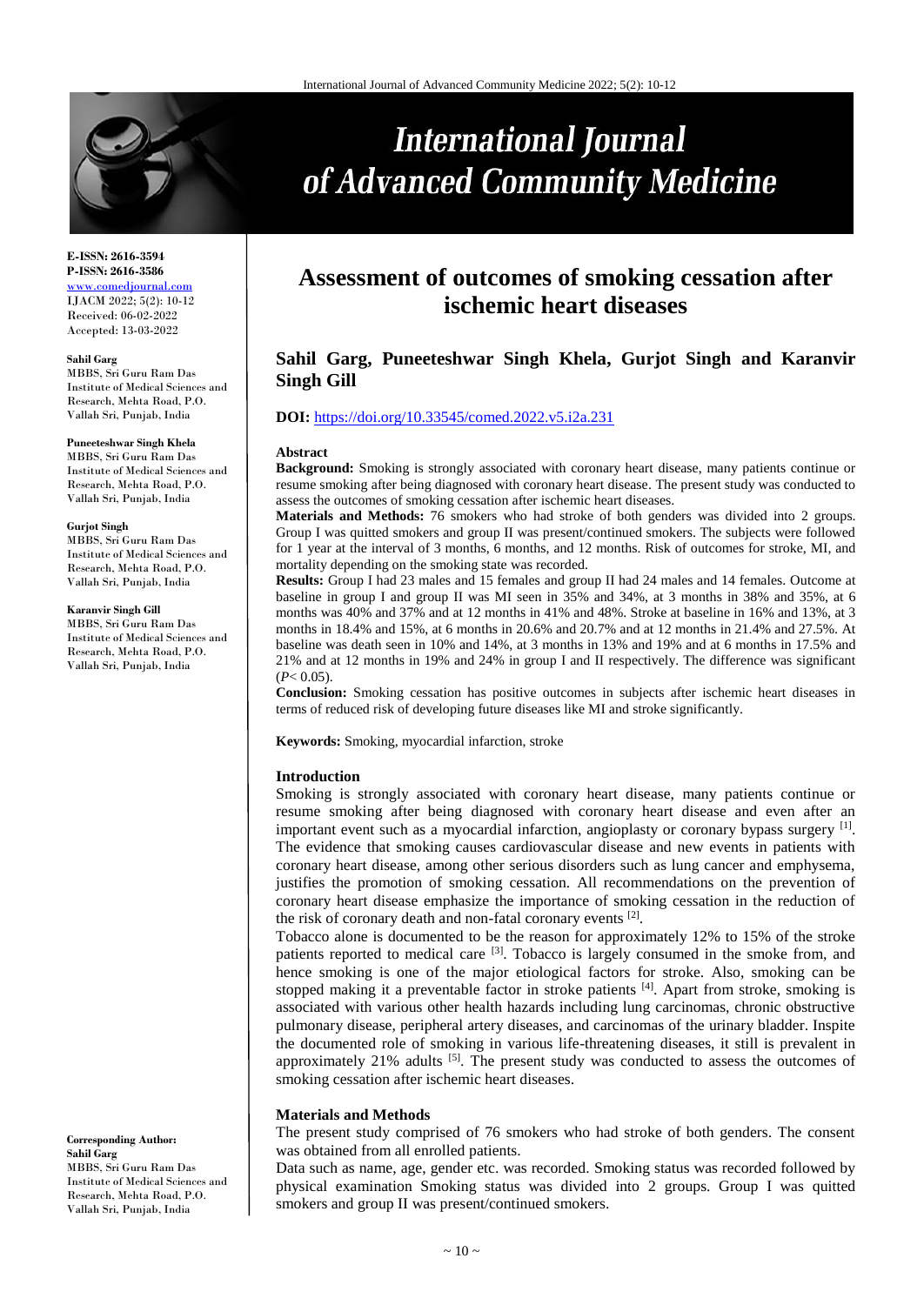The subjects were followed for 1 year at the interval of 3 months, 6 months, and 12 months. Risk of outcomes for stroke, MI, and mortality depending on the smoking state was recorded. Data thus obtained were subjected to

statistical analysis. P value < 0.05 was considered significant.

#### **Results**

|  | <b>Table 1:</b> Distribution of patients |  |
|--|------------------------------------------|--|
|--|------------------------------------------|--|

| Groups | Group I         | <b>Group II</b>   |
|--------|-----------------|-------------------|
| Status | Ouitted smokers | Continued smokers |
| M:F    | 23:15           | 24:14             |

**Table 2:** Assessment of outcome in groups

Table 1 shows that group I had 23 males and 15 females and group II had 24 males and 14 females.

| <b>Outcome</b> | Time interval   | <b>Group I</b> | <b>Group II</b> | P value |
|----------------|-----------------|----------------|-----------------|---------|
| MI             | <b>Baseline</b> | 35%            | 34%             | 0.05    |
|                | 3 months        | 38%            | 35%             |         |
|                | 6 months        | 40%            | 37%             |         |
|                | 12 months       | 41%            | 48%             |         |
| Stroke         | <b>Baseline</b> | 16%            | 13%             | 0.04    |
|                | 3 months        | 18.4%          | 15%             |         |
|                | 6 months        | 20.6%          | 20.7%           |         |
|                | 12 months       | 21.4%          | 27.5%           |         |
| Death          | <b>Baseline</b> | 10%            | 14%             | 0.05    |
|                | 3 months        | 13%            | 19%             |         |
|                | 6 months        | 17.5%          | 21%             |         |
|                | 12 months       | 19%            | 24%             |         |

Table 2, graph I shows that outcome at baseline in group I

and group II was MI seen in 35% and 34%, at 3 months in 38% and 35%, at 6 months was 40% and 37% and at 12 months in 41% and 48%. Stroke at baseline in 16% and 13%, at 3 months in 18.4% and 15%, at 6 months in 20.6%

and 20.7% and at 12 months in 21.4% and 27.5%. At baseline was death seen in 10% and 14%, at 3 months in 13% and 19% and at 6 months in 17.5% and 21% and at 12 months in 19% and 24% in group I and II respectively. The difference was significant (*P*< 0.05).



**Graph 1:** Assessment of outcome in groups

#### **Discussion**

Cigarette smoking causes significant exposure to nicotine, which increases heart rate, blood pressure, and thus myocardial oxygen demand, and to carbon monoxide, which decreases the oxygen-carrying capacity of the blood because of carboxyhemoglobin formation [6]. Cigarette smoking also predisposes the patient to coronary vasoconstriction [7]. Smoking cessation results in the early elimination of nicotine and carbon monoxide from the system and decreases the risks of ischemia based on these mechanisms [8] . It is observed that smoking cessation results in elimination of the increased risk of myocardial infarction in patients without previous heart disease as early as 2 years

after smoking stops [9]. For patients with known coronary artery disease, smoking cessation results in an increase in HDL level, which may result in a retardation of atherogenesis and reduced cardiovascular morbidity and mortality <sup>[10]</sup>. It is important for all physicians to reiterate both the short- and long-term risks of cigarette smoking as well as the good news-that smoking cessation results in a substantial, if not complete, reversal of the risk of myocardial infarction and death, particularly for patients with established coronary artery disease [11]. The present study was conducted to assess the outcomes of smoking cessation after ischemic heart diseases.

We observed that group I had 23 males and 15 females and